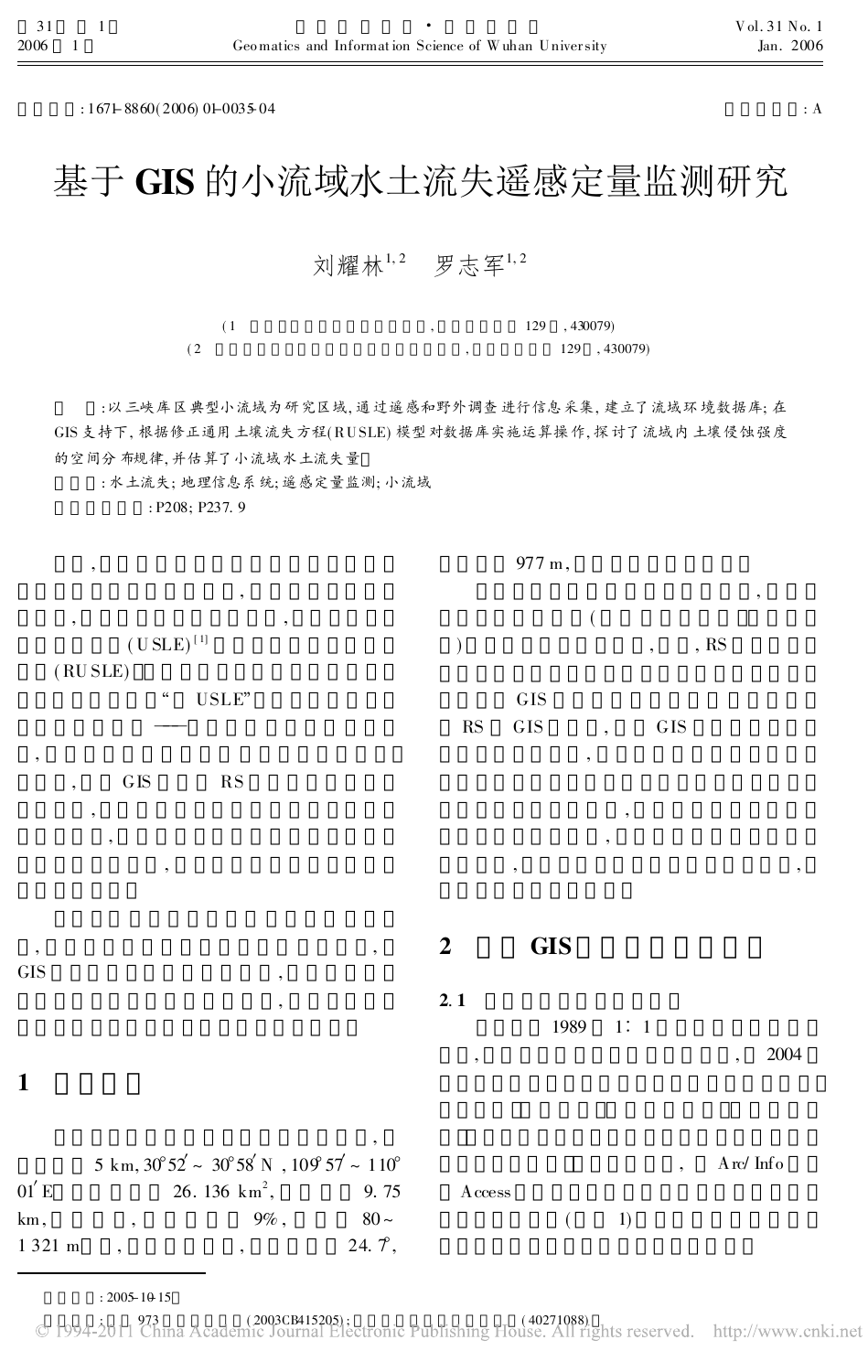| 1                          |                                                                |                                            |                                                                                                                                                            | $\, ,$                                 |
|----------------------------|----------------------------------------------------------------|--------------------------------------------|------------------------------------------------------------------------------------------------------------------------------------------------------------|----------------------------------------|
| Tab. 1                     | Environmental Database and Its                                 |                                            |                                                                                                                                                            |                                        |
|                            | Structure in Study Area                                        | $\,$                                       |                                                                                                                                                            | K(D)                                   |
|                            |                                                                | $\boldsymbol{K}$                           |                                                                                                                                                            | $\boldsymbol{K}$                       |
|                            |                                                                |                                            | $^\circ$                                                                                                                                                   | K                                      |
| TМ                         |                                                                | K                                          |                                                                                                                                                            |                                        |
| DEM                        |                                                                | 2.2.3 LS 因子的估算                             |                                                                                                                                                            |                                        |
| <b>DBF</b>                 |                                                                | L <sub>S</sub>                             |                                                                                                                                                            |                                        |
| <b>DBF</b>                 |                                                                |                                            | Wischmeier<br>Smith                                                                                                                                        |                                        |
| 2.2                        |                                                                |                                            | [5]                                                                                                                                                        | [6]                                    |
|                            | $(RUSE)^{[1]}$                                                 |                                            | L <sub>S</sub>                                                                                                                                             |                                        |
|                            |                                                                |                                            |                                                                                                                                                            | <b>DEM</b>                             |
| :                          |                                                                |                                            |                                                                                                                                                            |                                        |
|                            | $A = R \times K \times L \times S \times C \times P$           |                                            | <b>DEM</b>                                                                                                                                                 |                                        |
| , A                        | ;R                                                             |                                            |                                                                                                                                                            |                                        |
| ; K                        | ;L                                                             |                                            | Foster                                                                                                                                                     | Wischmeier<br>$^{[7]}:$                |
| ;                          | $\cdot$ : C                                                    |                                            | L                                                                                                                                                          |                                        |
| ;P                         |                                                                |                                            | $L_{ij} = \frac{\chi_{ij}^{n}j^{+1} - \chi_{ij}^{n}i_{ij}^{-1}}{(\lambda_j - \lambda_{1,j}) \times (22, 13)^{m_{ij}}}$                                     |                                        |
| 2. 2. 1<br>R 因子的估算         |                                                                |                                            |                                                                                                                                                            |                                        |
| $\boldsymbol{R}$           |                                                                | $, L_{ij}$ $(i, j)$                        |                                                                                                                                                            | $; \lambda_{i,j}$                      |
| $\overline{\phantom{a}}$   | Wischmeier                                                     |                                            | (i, j)                                                                                                                                                     | (m);                                   |
| [1]<br>$E$ [30             |                                                                | $\lambda$ - 1, j                           |                                                                                                                                                            | (i, j)                                 |
| $^\circ$                   | , Arnoldus                                                     | $(m); m_{i,j}$ $(i, j)$                    |                                                                                                                                                            |                                        |
| $\boldsymbol{R}$           | $\lceil 2\rceil$ .                                             | <b>RUSLE</b>                               | (i, j)                                                                                                                                                     | LS                                     |
|                            | $R = (4.17 \times \text{MFI}) - 152$                           | $\therefore$                               |                                                                                                                                                            |                                        |
|                            | $MFI = \sum P_i^2/P$                                           |                                            | $L_{i,j}S_{i,j} = \frac{S_{i,j} \times (\lambda_{i,j}^{m_{i,j}+1} - \lambda_{i,j,j}^{m_{i,j}+1})}{(\lambda_i - \lambda_{i-1,j}) \times (22.13)^{m_{i,j}}}$ |                                        |
|                            |                                                                |                                            |                                                                                                                                                            |                                        |
| $P_i$                      | (mm); P                                                        | Arc/Info                                   |                                                                                                                                                            | <b>DEM</b>                             |
| $(mm);$ MFI                | Fournier                                                       | L <sub>S</sub><br>$\overline{\phantom{a}}$ | $\overline{\phantom{a}}$                                                                                                                                   |                                        |
|                            | $^\circ$<br>$^\mathrm{^{^\circ}}$                              | $\bullet$                                  | L <sub>S</sub>                                                                                                                                             |                                        |
| $\cal R$                   |                                                                | 2.2.4 CP 因子的估算                             |                                                                                                                                                            |                                        |
|                            | $, \qquad R = 4969 \, \text{M J} \cdot$                        | $\mathcal{C}P$                             |                                                                                                                                                            | $^\circ$                               |
| $mm/(ha \cdot hr \cdot a)$ |                                                                |                                            |                                                                                                                                                            |                                        |
| 2.2.2 K 因子的估算              |                                                                | $\mathcal C$<br>$\boldsymbol{P}$           | $0\!\sim\,1$                                                                                                                                               | $\mathcal C$                           |
| $\boldsymbol{K}$           |                                                                |                                            |                                                                                                                                                            | 0; 1                                   |
|                            | $\boldsymbol{K}$                                               |                                            |                                                                                                                                                            | $\boldsymbol{P}$<br>$\cdot$<br>$\cdot$ |
| Wischmeier                 | $[1]$<br>RomKens                                               | , 0                                        | ; 1                                                                                                                                                        |                                        |
| $[\,3]$                    | [4]                                                            |                                            |                                                                                                                                                            |                                        |
| $K_{\rm}$                  | (K(D), D)                                                      |                                            |                                                                                                                                                            |                                        |
|                            | $(mm)$ )                                                       |                                            | $\,$                                                                                                                                                       | 1999<br>9<br>$\mathbf{1}$              |
|                            |                                                                | $^\circ$<br>TM                             |                                                                                                                                                            |                                        |
| 10%                        | , K(D)<br>$\therefore$                                         |                                            |                                                                                                                                                            | $\,$                                   |
| $K(D) = 0.0035 +$          |                                                                | 9                                          |                                                                                                                                                            |                                        |
|                            | 0. 038 $8e^{-0.5 \times \{[(4B+1.519)/0.758.4]^2\}}$           |                                            |                                                                                                                                                            | $^\mathrm{o}$                          |
|                            | $D = \mathrm{e}^{0.01 \times \sum (f_i \times \mathrm{hm}_i)}$ |                                            | $\mathcal C$                                                                                                                                               | 2)                                     |
|                            |                                                                |                                            |                                                                                                                                                            |                                        |
| $, f^i$<br>$\dot{i}$       | ; m <sub>i</sub>                                               |                                            |                                                                                                                                                            |                                        |

i<br>1004 2011 China Academic Journal Electronic Publishing House All role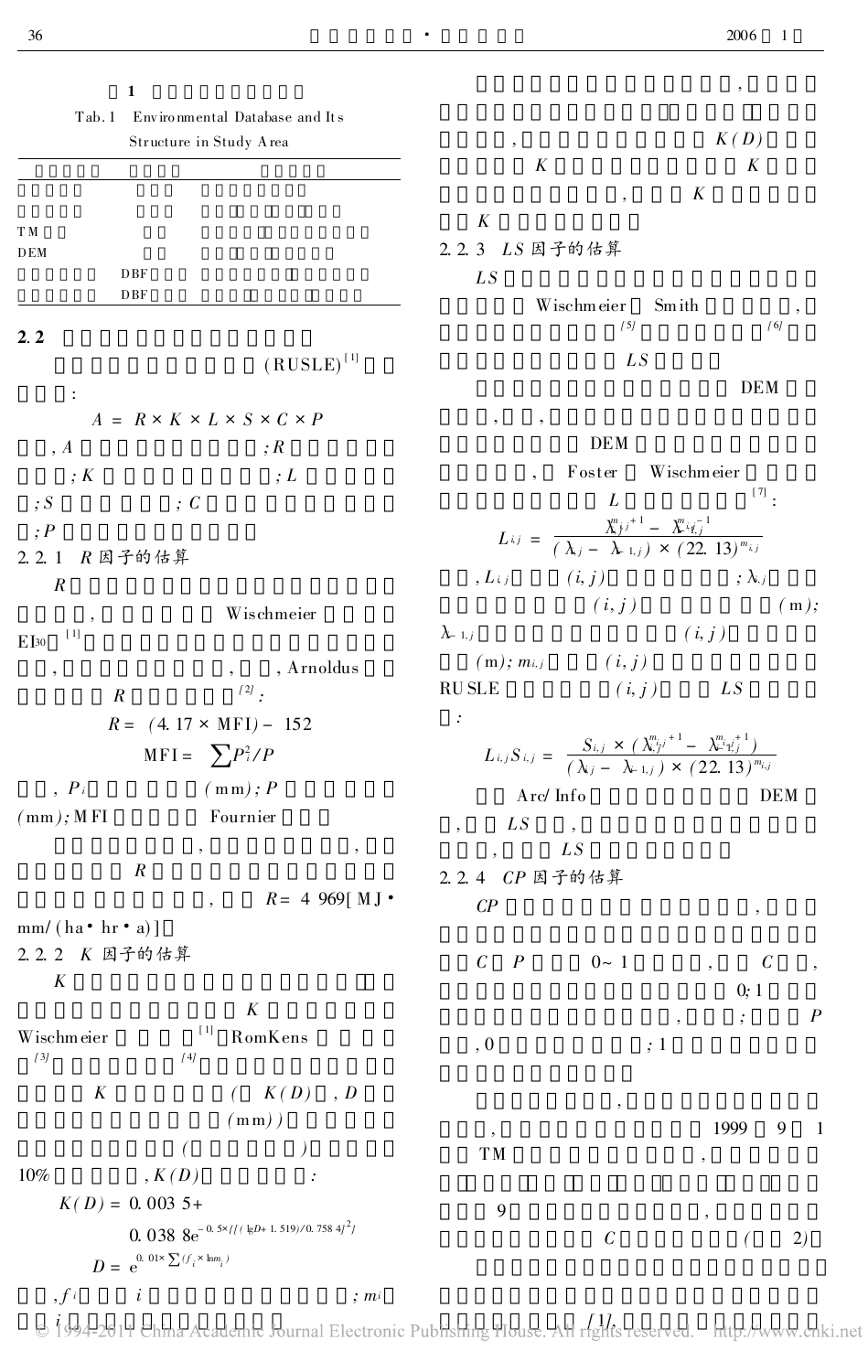$\overline{2}$ 

Tab. 2 C Values for Various Land Use Classifications in the Study Area

| C     | C     |
|-------|-------|
|       | 0.019 |
| 0.08  | 0.10  |
| 0.18  | 0.21  |
| 0.46  | 1.00  |
| 0.005 |       |

| ۰,<br>v<br>×       |  |
|--------------------|--|
| ۹<br>۰.<br>۰,<br>× |  |

 $\overline{P}$ 

|  | T ab. 3 P Values for Various Support Practice Factors |
|--|-------------------------------------------------------|
|--|-------------------------------------------------------|

| $2.0 \sim 5.0$    | 1.00 | 0.50 | 0.30 | 0.10 |
|-------------------|------|------|------|------|
| $5.1 \sim 9.0$    | 1.00 | 0.70 | 0.40 | 0.16 |
| $9.1 \sim 16.0$   | 1.00 | 0.90 | 0.50 | 0.30 |
| 16. $1 \sim 20.0$ | 1.00 | 1.00 | 0.70 | 0.40 |
| $20.1 - 25.0$     | 1.00 | 1.00 | 0.90 | 0.55 |

 $2.3$ 

**GIS** 

Arc/Info

 $\overline{(}$ 

 $1)$ 



 $\mathbf{1}$ 

Fig. 1 Map Showing General Distribution of Soil Erosion in Taipingxi Watershed

37

 $3.1$ 

 $\overline{\mathbf{3}}$ 

 $\overline{C}$ 

 $\overline{C}$ 



#### $\overline{\mathbf{4}}$

Statistical Results About the Area for Various Tab. 4 Grade of Soil Erosion

| $/\,\mathrm{km}^2$ | 1%    |         | 1%<br>/ t |  |
|--------------------|-------|---------|-----------|--|
| 12.32              | 47.15 | 586     | 0.74      |  |
| 3.93               | 15.03 | 2 1 7 7 | 2.75      |  |
| 5.26               | 20.12 | 15929   | 20.14     |  |
| 1.85               | 7.08  | 11721   | 14.82     |  |
| 1.25               | 4.79  | 15 613  | 19.74     |  |
| 1.52               | 5.83  | 33 070  | 41.81     |  |

 $3.2$ 

 $1)$ 

4.64  $\times$  10<sup>4</sup>

 $1251$  t/  $km^2$ , t,

 $17.7\%$ 

 $(2)$ 

**GIS** 

- $\lceil 1 \rceil$ Shi Zhihua, Cai Chongfa, Ding Shuwen, et al. Soil Conservation Planning at the Small Watershed Level Using RUSLE with GIS: a Case Study in the Three Gorge Area of China [J]. Catena, 2004, 55(1): 33-48
- $[2]$ Arnoldus H M J. An Approximation of the Rainfall Factor in the Universal Soil loss Equation [M]. De Boodt: Gabrieleds, 1980

© 1994-2011 China Academic Journal Electronic Publishing House. A J M Prasad S N, Poesen J M A, Soil<br>Il rights reserved. http://www.cnk i.net